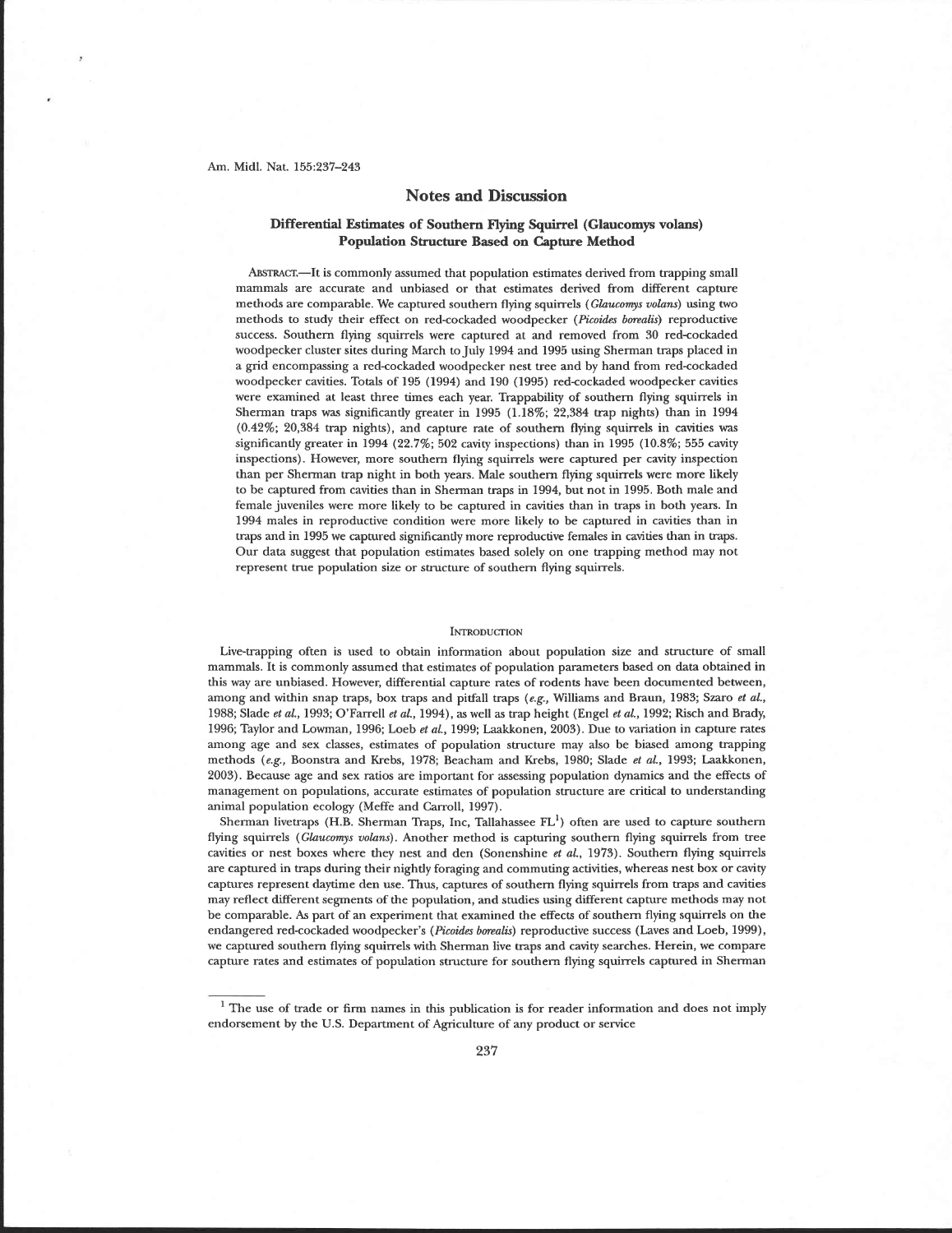live traps with those captured in cavities to determine whether estimates based on these two capture methods differed, thus, are biased.

#### **STUDY AREA AND METHODS**

Our study was conducted in the Carolina Sandhills National Wildlife Refuge (CSNWR), Chesterfield County, South Carolina. The 18,600 ha refuge is in a transition zone between the Atlantic Coastal Plain and Piedmont Plateau physiographic provinces. Average minimum and maximum monthly temperatures range from  $0.1$  C and  $12.0$  C in January to  $20.8$  C and  $32.6$  C in July (SERCC, 2005). Average monthly rainfall ranges from 7.3 cm in April to 14.6 cm in July. Average minimum temperatures during the study periods ranged from 6.8 C to 21.4 C in 1994 and from 6.3 C to 21.6 C in 1995. Average maximum temperatures ranged from 20.7 C to 31.3 C in 1994 and from 20.6 C to 33.2 C in 1995. Except for March, monthly rainfall was also similar between years. In March 1994 there were 12.9 cm of rain whereas in March 1995 there were only 4.9 cm.

Approximately 85% of the refuge is forested in longleaf pine (Pinus palustris); the remainder is in loblolly pine (P. taeda), slash pine (P. elliottii) and pond pine (P. serotina). Oaks (Quercus spp.) are the dominant deciduous species and are common along streams and on lower slopes. The CSNWR was actively managed for red-cockaded woodpeckers before and during the study. Management activities included prescribed dormant season burns every 3-5 y to control understory vegetation and mechanical removal of midstory hardwoods in some areas. However, activities were limited during the red-cockaded woodpecker breeding season and were conducted on only a portion of the clusters each year.

We captured and removed southern flying squirrels from 30 red-cockaded woodpecker cavity tree clusters, which included approximately 190 redcockaded woodpecker cavities, during March-early July 1994 and 1995. A cluster is the aggregation of cavity trees used by a group of red-cockaded woodpeckers (Walters, 1990). Before and during the red-cockaded woodpecker breeding season, we climbed all RCW cavity trees within a 500 m radius of a red-cockaded woodpecker nest cavity at least once a month and removed southern flying squirrels from all cavities with a mechanical pick-up tool (MM Manufacturing, Davis, OK). Cavity heights ranged from 1.2 m to 19.5 m above ground level. Within each cluster, we also placed 16 collapsible aluminum Sherman live traps (7.5 by 9.0 by 25.5 cm) enclosed in horizontal wooden trap sleeves, 1.5 m above ground on the boles of trees, in a 4 by 4 grid with approximately 50 m spacing. Our trapping grids were situated to include the red-cockaded woodpecker nest tree. We trapped on a nine night open, five night closed schedule. Traps were baited with peanut butter and examined daily. We recorded sex, age and reproductive status of all captured southern flying squirrels. We classified animals as juvenile if they weighed  $\leq$ 37 g, subadult if they weighed 38-55 g and adult if they weighed >55 g (Sollberger, 1943; Linzey and Linzey, 1979; Riter and Vallowe, 1978). Reproductive condition of females was determined by the appearance of the vulva and mammae; reproductive condition of males **was** based on size and position of the testes. Because this was a removal study with possible beneficial effects on the endangered red-cockaded woodpecker, we euthanized all flying squirrels by cervical dislocation (Clemson University AUP # 93-053). We defined trappability as either the number of southern flying squirrels captured per trapnight or number of southern flying squirrels captured per cavity inspection. One trap-night was equivalent to one trap opened for one night. We used likelihood ratio tests (PROC **FREQ; SAS,** 1999) to test the null hypotheses that trappability of southern flying squirrels did not differ between capture methods and years, and between age, sex and reproductive classes. We used chi-square goodness-of-fit tests to determine whether sex ratios (ma1e:female) differed significantly from a 1:l ratio.

#### **RESULTS**

We examined 195 red-cockaded woodpecker cavities in 1994 and 190 red-cockaded woodpecker cavities in 1995. More southern flying squirrels were captured per cavity inspection than per Sherman trap-night in both years. In 1994, 86 southern flying squirrels were captured in 20,384 trap nights (0.42% trap success) and 114 southern flying squirrels were removed from cavities during 502 cavity inspections (22.7% success). In 1995,261 southern flying squirrels were captured in 22,208 trapnights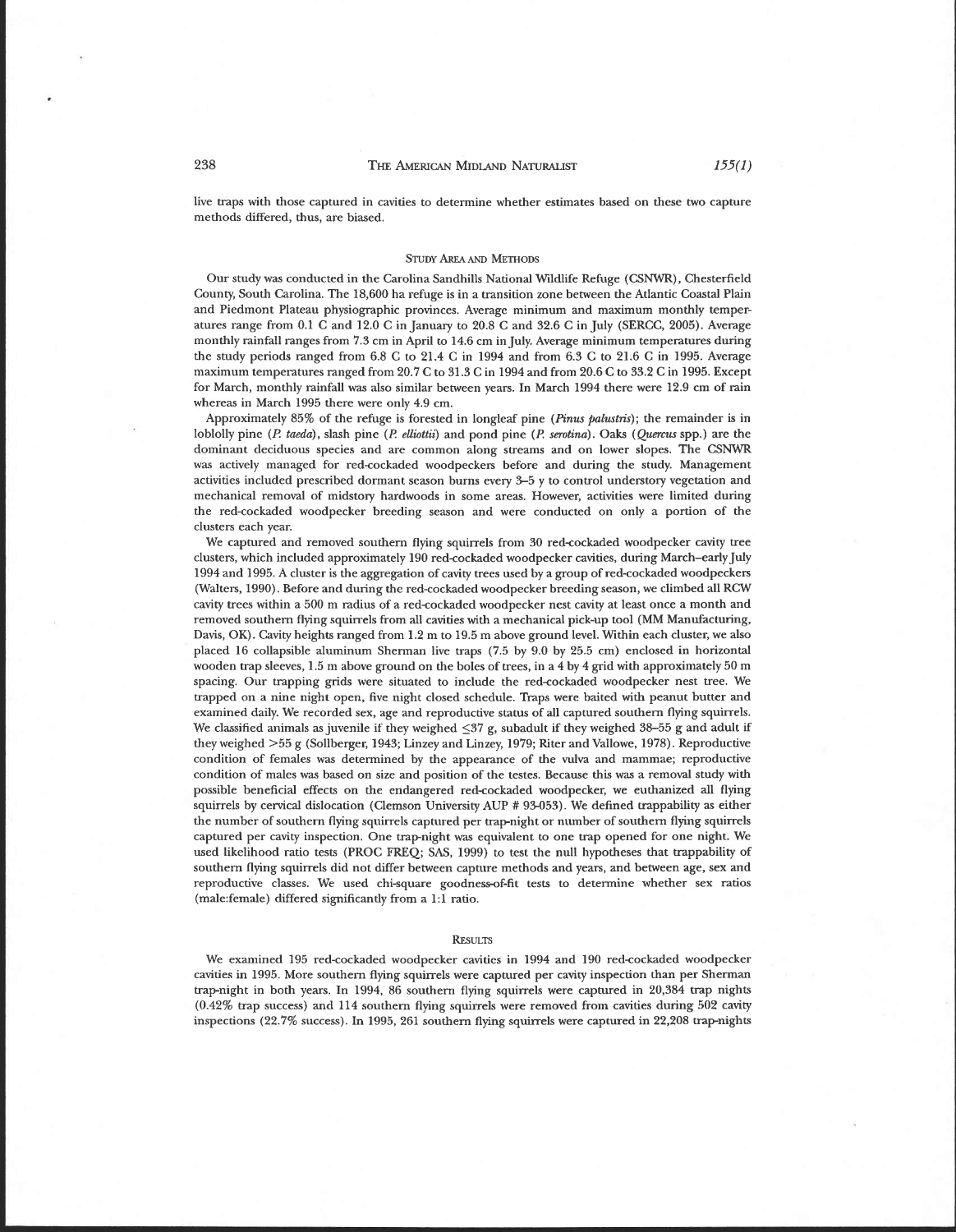(1.18%) and 60 southern flying squirrels were removed during 555 cavity inspections (10.8%). Trappability of southern flying squirrels in Sherman traps was significantly greater in 1995 than in 1994  $(\chi^2 = 78.69, df = 1, P = 0.001)$  and trappability of southern flying squirrels from cavities was significantly greater in 1994 than in 1995 ( $\chi^2 = 26.07$ , df = 1, P = 0.001).

In 1994 sex ratios of adult animals captured in traps or cavities did not differ significantly from a 1:l ratio ( $\chi^2$  = 1.47, df = 1, P = 0.22 and  $\chi^2$  = 2.88, df = 1, P = 0.09, respectively). However, males and females differed in their propensities to be captured in traps and cavities  $\chi^2 = 4.26$ , df = 1, P = 0.04). Males were more likely to be captured from cavities (58.6%) than in traps (41.4%) and females were more likely to be captured in traps (59.1%) than from cavities (40.9%). In 1995,83.8% of the adult males and 82.0% of the adult females were captured in traps and males and females did not differ significantly in their propensities to be captured in traps and cavities ( $\chi^2 = 0.12$ , df = 1, P = 0.73). The sex ratio (male:female) of adult southern flying squirrels based on trap captures **was** 1.77:l which differed significantly from a 1:1 ratio ( $\chi^2 = 15.52$ , df = 1, P < 0.0001). The sex ratio of adult southern flying squirrels based on cavity captures was 1.56:l. Although this ratio also was skewed towards males, it did not differ significantly from 1:1 ( $\chi^2 = 1.98$ , df = 1, P = 0.16).

Estimates of age ratios differed significantly between capture methods for females in both years ( $\chi^2$  = 14.68, df = 2, P = 0.0006 and  $\chi^2$  = 8.68, df = 2, P = 0.01 for 1994 and 1995, respectively) and for males in 1995 ( $\chi^2$  = 4.85, df = 2, P = 0.09 and  $\chi^2$  = 7.24, df = 2, P = 0.03, for 1994 and 1995, respectively). Juveniles were far more likely to be captured in cavities than in traps (Fig. 1). When juveniles were excluded from the analyses, estimates of age ratios based on captures from traps and cavities did not differ for either males or females in both years (all  $P \ge 0.12$ ).

In some instances the proportion of reproductive individuals captured in traps differed from the proportion captured in cavities (Fig. 2). In 1994 males in reproductive condition were more likely to be captured from cavities than in traps ( $\chi^2$  = 5.63, df = 1, P = 0.02), but no differences were evident in 1995  $(\chi^2 = 0.0032, df = 1, P = 0.96)$ . Reproductive females were more likely to be captured from red-cockaded woodpecker cavities than in traps in 1995 ( $\chi^2 = 4.03$ , df = 1, P = 0.04), but not in 1994 ( $\chi^2 = 2.13$ , df = 1,  $P = 0.14$ .

#### DISCUSSION

Our results suggest that estimates of southern flying squirrel population structure may be biased if they are based solely on one capture method. For example, both male and female juvenile southern flying squirrels were more likely to be captured from cavities than in Sherman traps, and adult males and females in reproductive condition were more likely to be captured from cavities in one of two years. Further, adult males and females were captured at different rates in traps and cavities in 1994, and this could affect sex ratio estimates. Finally, the number of southern flying squirrels removed from redcockaded woodpecker cavities may not be a good reflection of the number of squirrels using an area.

Although capturing southern flying squirrels from cavities appears to be more efficient than trapping, one trap-night probably is not equivalent to one cavity inspection because multiple captures in cavities are possible and the overall number of cavity inspections is lower. Nonetheless, capture success for both methods differed between years but in opposite ways. Capture success for traps increased from 1994 to 1995, whereas capture success in cavities decreased. The reasons for the differential trends in capture success are not clear. Although the decline in capture success in cavities may have been due to our removal of squirrels from cavities in 1994, this is not likely. No decline in southern flying squirrel use of red-cockaded woodpecker cavities was observed at the Savannah River Site to the south of **CSNWR** in Aiken County, South Carolina, after 9 y of continuous removal (Loeb and Ruth, 1995). Other factors, such as differences in the spatial and temporal distribution of food resources, particularly mast; forest management activities in surrounding habitats; or changes in the availability of other nesting sites may have resulted in the year-to-year differences in capture success. Because cavities provide protection from the elements, differences in temperature and precipitation between years could have contributed to differential use of cavities between years. Although average minimum monthly temperatures and rainfall totals were similar between years, rainfall in March 1994 was about 2.5 times greater than rainfall in 1995. The higher rainfall totals, coupled with lower temperatures during that period, may have accounted for some of the higher cavity use in 1994 compared to 1995.

2006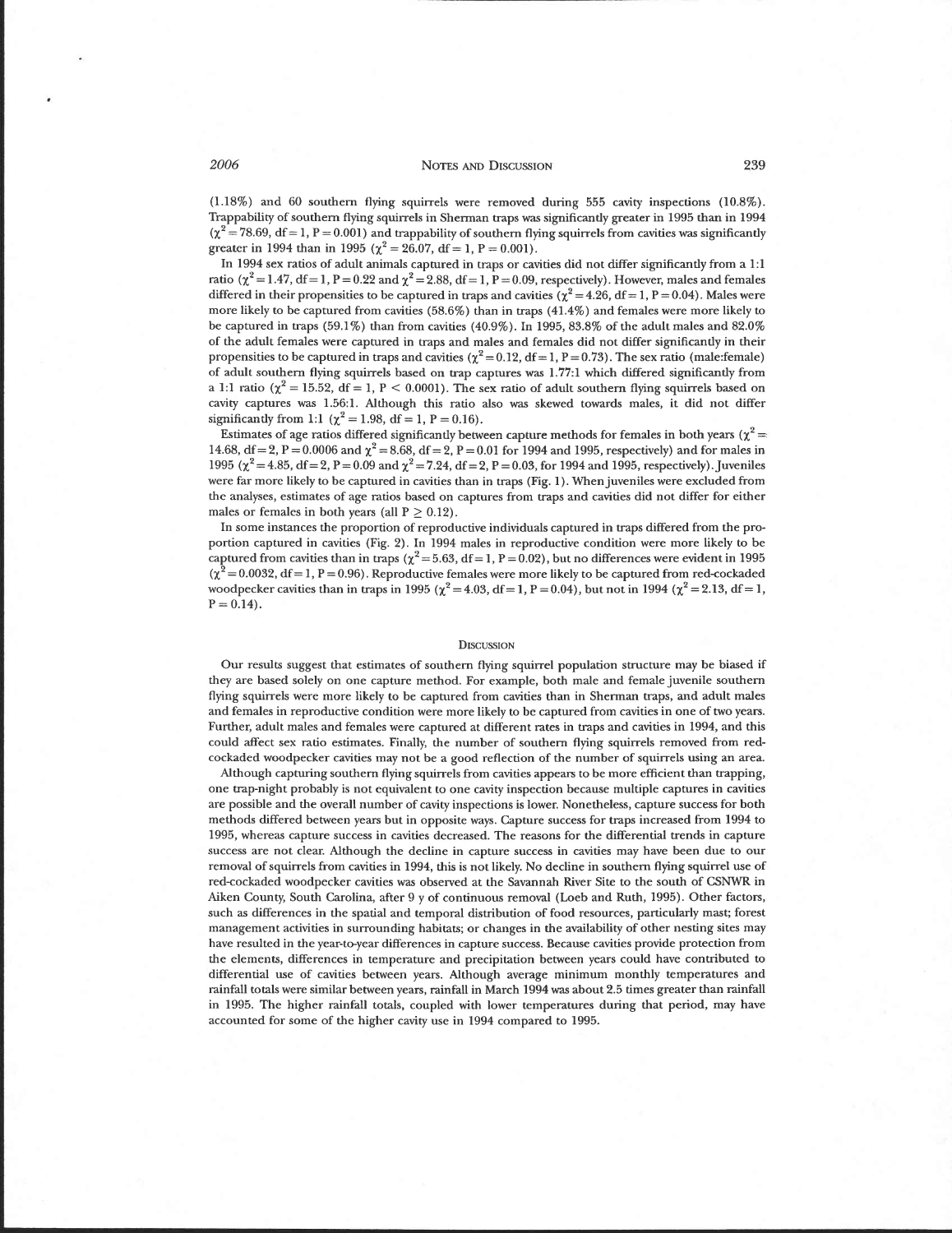THE AMERICAN MIDLAND NATURALIST



FIG. la-d.-Proportion of female and male juvenile, subadult and adult southern flying squirrels *(Glaucomys voluns)* captured in traps and in red-cockaded woodpecker *(Picoides borealis)* cavities from March through June, 1994 and 1995 on the Carolina Sandhills National Wildlife Refuge, Chesterfield County, South Carolina

Whatever the factors affecting capture success in cavities and traps, our results suggest that the number of flying squirrels in cavities may not be a true reflection of the number of flying squirrels using an area. These findings are particularly relevant for researchers and managers that are monitoring the effects of habitat management on use of red-cockaded woodpecker cavities by southern flying squirrels *(e.g.,* Conner *et ul.,* 1996; Mitchell *et al.,* 2005). Further, our results suggest that the use of only nest boxes to assess the response of southern flying squirrels to forest management may not be sufficient to fully understand southern flying squirrel habitat use.

240

 $155(1)$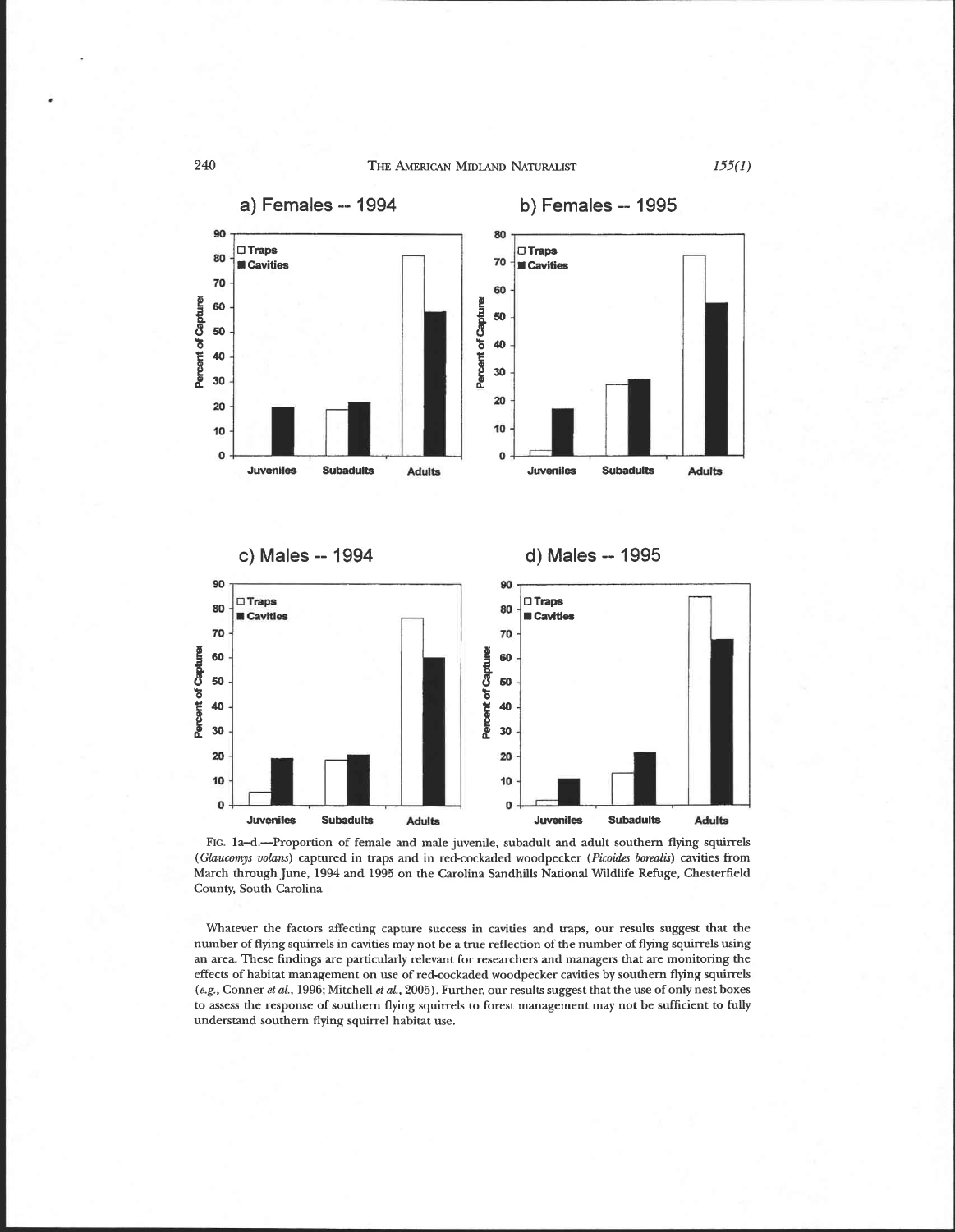

FIG. 2a-b.-Proportion of reproductive adult male and female southern flying squirrels captured in traps and cavities from March through June, 1994 and 1995 on the Carolina Sandhills National Wildlife Refuge, Chesterfield County, South Carolina

The disparity between age structure estimates based on data obtained by different capture methods **was** primarily due to differences in the number of juveniles captured in cavities and traps. Flying squirrels begin to become independent and start moving outside the nest at approximately 6 wk (Sollberger, 1943; Riter and Vallowe, 1978; Linzey and Linzey, 1979). Therefore, it is not surprising that most of the juveniles we captured were in cavities. Although we did not detect a significant difference in age ratios between capture methods when we only examined the subadult and adult age classes, a greater proportion of subadults were captured in cavities than in traps in both years. In Maryland, mean home ranges of adult male and female southern flying squirrels were 2.45 and 1.95 ha, respectively, whereas home ranges of juveniles averaged 0.61 ha (Bendel and Gates, 1987). Subadult southern flying squirrels are not fully developed physiologically or behaviorally and may be unable to move long distances efficiently (Bendel and Gates, 1987). If movements are restricted, this may decrease the probability that sub-adults will be captured in traps.